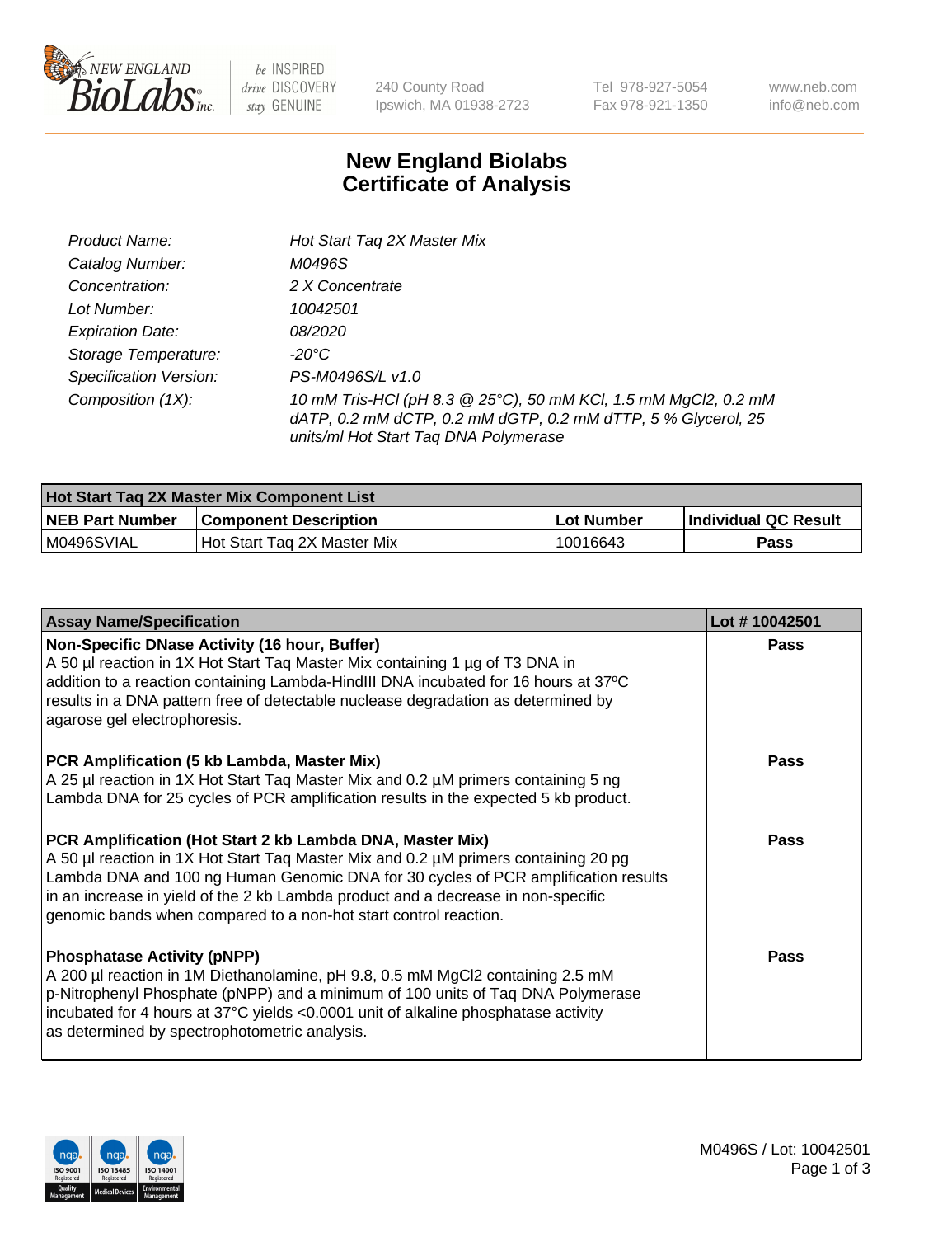

 $be$  INSPIRED drive DISCOVERY stay GENUINE

240 County Road Ipswich, MA 01938-2723 Tel 978-927-5054 Fax 978-921-1350 www.neb.com info@neb.com

| <b>Assay Name/Specification</b>                                                                                                                                                                                                                                                                                                                                                                                              | Lot #10042501 |
|------------------------------------------------------------------------------------------------------------------------------------------------------------------------------------------------------------------------------------------------------------------------------------------------------------------------------------------------------------------------------------------------------------------------------|---------------|
| <b>Protein Purity Assay (SDS-PAGE)</b><br>Taq DNA Polymerase is ≥ 99% pure as determined by SDS-PAGE analysis using Coomassie<br>Blue detection.                                                                                                                                                                                                                                                                             | <b>Pass</b>   |
| qPCR DNA Contamination (E. coli Genomic)<br>A minimum of 5 units of Hot Start Taq DNA Polymerase is screened for the presence of<br>E. coli genomic DNA using SYBR® Green qPCR with primers specific for the E. coli 16S<br>rRNA locus. Results are quantified using a standard curve generated from purified E.<br>coli genomic DNA. The measured level of E. coli genomic DNA contamination is $\leq 1$ E.<br>coli genome. | <b>Pass</b>   |
| <b>RNase Activity (Extended Digestion)</b><br>A 10 µl reaction in NEBuffer 4 containing 40 ng of a 300 base single-stranded RNA<br>and a minimum of 1 µl of Hot Start Taq 2X Master Mix is incubated at 37°C. After<br>incubation for 4 hours, >90% of the substrate RNA remains intact as determined by<br>gel electrophoresis using fluorescent detection.                                                                 | <b>Pass</b>   |
| <b>Single Stranded DNase Activity (FAM-Labeled Oligo)</b><br>A 50 µl reaction in ThermoPol® Reaction Buffer containing a 10 nM solution of a<br>fluorescent internal labeled oligonucleotide and a minimum of 25 units of Taq DNA<br>Polymerase incubated for 30 minutes at 37°C and 75°C yields <10% degradation as<br>determined by capillary electrophoresis.                                                             | <b>Pass</b>   |
| <b>Endonuclease Activity (Nicking)</b><br>A 50 µl reaction in ThermoPol® Reaction Buffer containing 1 µg of supercoiled<br>PhiX174 DNA and a minimum of 20 units of Taq DNA Polymerase incubated for 4 hours at<br>37°C and 75°C results in <10% conversion to the nicked form as determined by agarose<br>gel electrophoresis.                                                                                              | Pass          |
| Inhibition of Primer Extension (Hot Start, Radioactivity Incorporation)<br>A 50 µl primer extension assay in ThermoPol® Reaction Buffer in the presence of 200<br>µM dNTPs including [3H]-dTTP, containing 15 nM primed single-stranded M13mp18 with<br>2.5 units of Hot Start Taq DNA Polymerase incubated for 16 hours at 25°C yields > 95%<br>inhibition when compared to a non-hot start control reaction.               | <b>Pass</b>   |

This product has been tested and shown to be in compliance with all specifications.